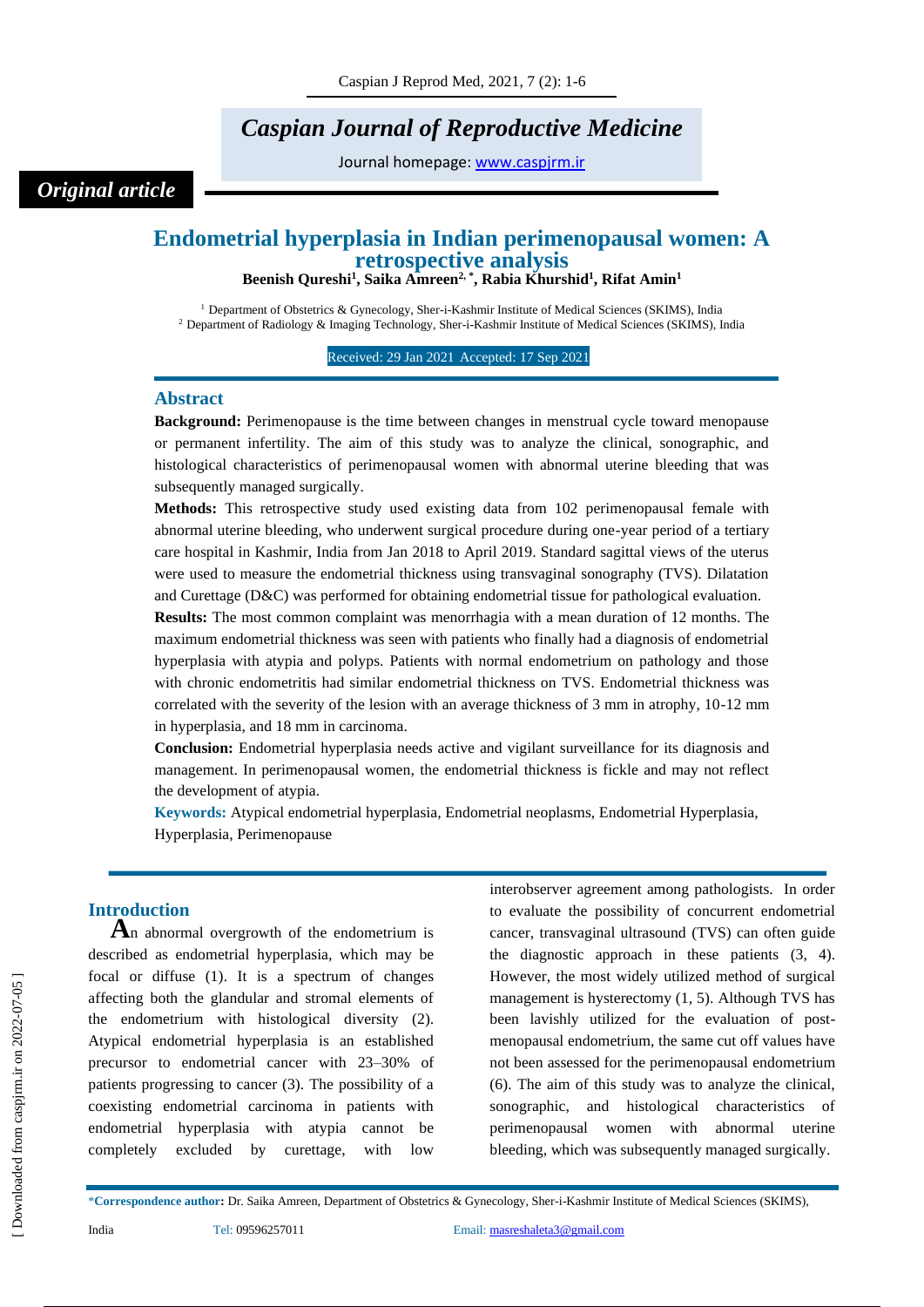

## **Materials & Methods**

 This retrospective study used existing data from routine investigations and interventions of a tertiary care hospital in Kashmir, India from Jan 2018 to April 2019. The ethics committee of Sher-i-Kashmir Institute of Medical Sciences (SKIMS) in India approved this study. Patients with the chief complaint of abnormal uterine bleeding, who underwent surgical procedure for over a period of one year, were included in the study. TVS was performed by radiologists with a 7-10 MHz endovaginally probe using Aloka Prosound SSD 3500 SX. Standard sagittal views of the uterus were used to measure the endometrial thickness by electronic calipers from "echo to echo". In case any fluid was present in the endometrial canal, both layers of the endometrium were measured separately, and the values were added for the final endometrial thickness. Postmenopausal females without a complete TVS record or histological diagnosis were excluded from the study. Only patients for whom TVS was performed before day 10 of the cycle were included. Dilatation and curettage (D&C) was performed for obtaining endometrial tissue for pathological evaluation. MedCalc Statistical Software version 18.9.1 was used for analysis.

#### **Results**

 We included 102 patients who had undergone surgical procedure over the period between 2018 and 2019 in Kashmir, India. The mean age was 54 years. The most common complaint (32%) was menorrhagia with a mean duration of 12 months of symptoms. The lowest endometrial thickness was 5 mm, while the highest was 38 mm with a SD of 8.9 (Fig 1). The maximum endometrial thickness was seen in patients who finally had a diagnosis of endometrial hyperplasia with atypia and polyps (Fig 2). Patients with normal endometrium on pathology and those with chronic endometritis had similar endometrial thickness on TVS with no significant statistical difference (Fig 3). On comparing the mean endometrial thickness in patients with and without a final diagnosis of hyperplasia, the result was not statistically significant. Thus, we were unable to establish a new or confirm an existing endometrial thickness threshold to suggest hyperplasia in this group of perimenopausal patients.



Figure 1. Box and whisker plot of endometrial thickness



Figure 2. Comparison of endometrial thickness to the final histopathology

Adenomyosis, B: Fibroids, C: Endometrial hyperplasia, D: Endometrial hyperplasia with atypia, E: Endometrial polyps, F: Chronic endometritis, G: Normal



Figure 3: Transvaginal ultrasound sagittal view showing thickened endometrium in a patient with final histopathology of hyperplasia without atypia

 Patients on tamoxifen treatment (n=10) had a mean endometrial thickness of 15mm. All these patients had been under treatment for over twelve months. Two of these patients had hyperplasia with atypia, while the rest had hyperplasia without atypia (n=8). Patients on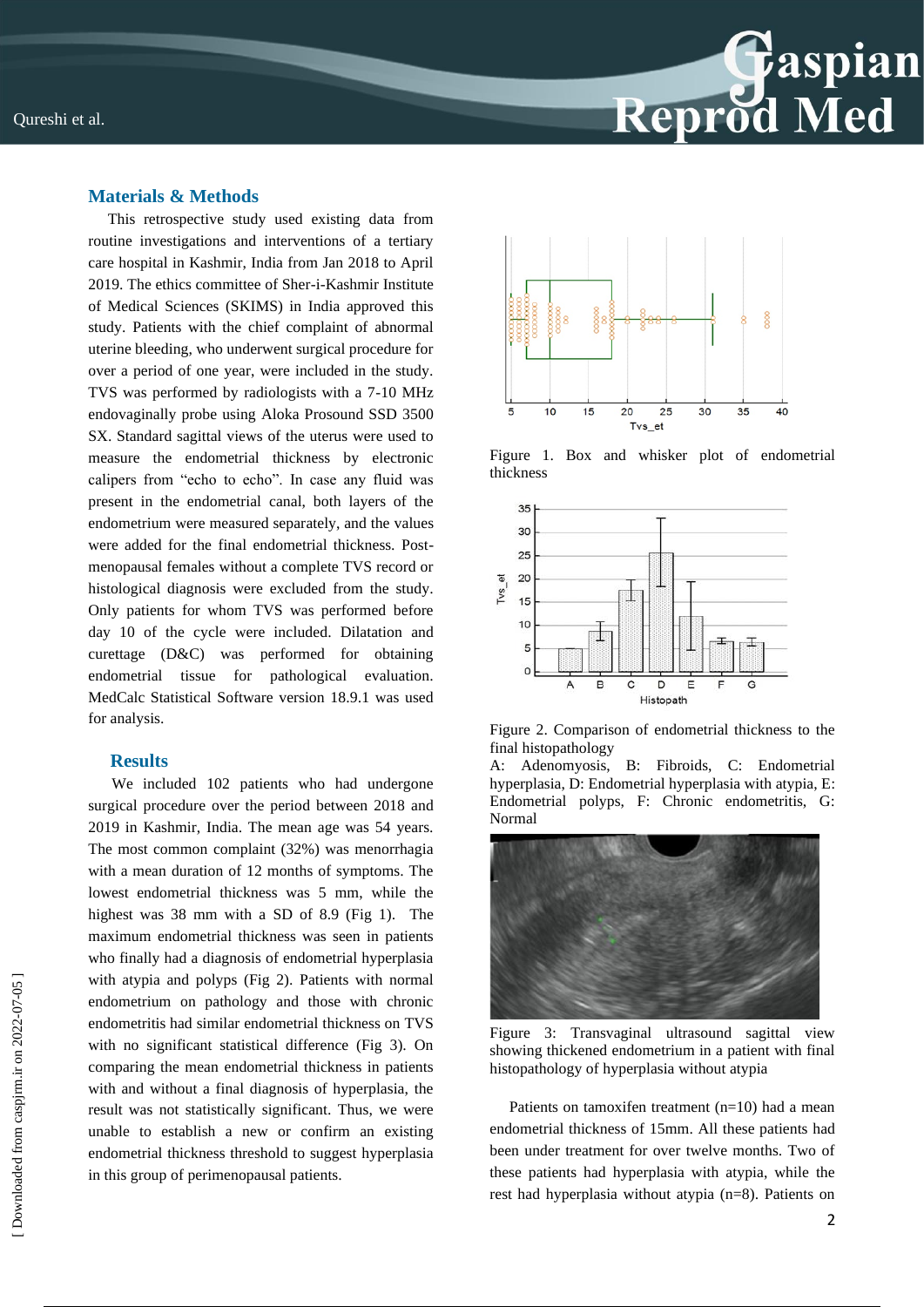hormone replacement therapy (HRT) (n=20) had a mean endometrial thickness of 13mm. Two of these patients had atypia, two had chronic endometritis, while the rest had hyperplasia  $(n=16)$ . Nulliparous patients (n=6) had a mean endometrial thickness of 23 mm with four patients having hyperplasia and two patients having atypia.

### **Discussion**

Endometrial thickness appears to correlate with the severity of the lesion with an average thickness of 3 mm in atrophy, 10-12 mm in hyperplasia and 18 mm in carcinoma. By using a cut-off of 5 mm, it is thought that the majority of cases of both endometrial carcinoma and endometrial hyperplasia should be identified and investigated further (1, 5). When an endometrial biopsy retrieves insufficient tissue for diagnosis and the endometrial thickness is 4 mm, no additional diagnostic tests are required. Conversely, it is recommended to obtain a histologic specimen using D&C when the endometrial thickness is 4 mm (4). Risk assessment using a combination of individual patient characteristics and endometrial thickness has been evaluated and suggested to be most cost-effective for selection of a second-line strategy. Efficient risk assessment strategies may reserve a costly fast-track diagnostic work-up for women with ultrasound findings highly suspicious of endometrial thickness, while women with an ultrasonic low risk of malignancy may be evaluated in a standard diagnostic work-up (7).

The mean age of the subjects in our study was 54 years. Studies have suggested that age is a significant factor in the prediction of cancer (3). It has been suggested that the post-menopausal group has a higher risk of endometrial cancer than hyperplasia, which makes prediction more difficult (4). Most women diagnosed with endometrial hyperplasia suffered from abnormal uterine bleeding including menorrhagia, inter menstrual bleeding or postmenopausal bleeding (1, 5). The incidence of endometrial hyperplasia was 33% in our study, and for atypia, it was 12%, which is in line with the previous data in literature. Since our study only included patients who underwent a surgical procedure, the actual incidence may be quite higher (4).

Studies by Ferenczy and Gelfand (8) have defined `two tracks for the endometrial development, namely, hyperplasia or neoplasia. This approach denies the existence of a continuum of changes and emphasizes that the only morphological factor distinguishing benign endometrial lesions from those with malignant potential was cytological atypia. This conclusion was supported by a number of quantitative studies of cytodynamics, nuclear morphometric and DNA content, hence making the histological diagnosis essential for the exclusion of carcinoma in cases of hyperplasia with or without atypia (2). As per latest guidelines, WHO differentiates between two categories of endometrial hyperplasia as a reflection of molecular genetic changes: 1) hyperplasia without atypia and 2) atypical hyperplasia/endometrioid intraepithelial neoplasia (6).

Reprod Med

Hyperplasia without atypia is benign and exhibits no relevant genetic changes. However, progression to invasive disease may occur in less than three. Atypical endometrial hyperplasia, on the other hand, exhibits many of the mutations typical for invasive endometrial cancer (6). Hence, hyperplasia without atypia should generally be treated conservatively. The risk factors for endometrial hyperplasia are the same as those for endometrial carcinoma. Unopposed estrogen, which can be endo or exogenous, has a mutagenic and carcinogenic effect on stromal and glandular cells of the endometrium, leading to hyperplastic lesions. Other risk factors for endometrial carcinoma include increased body mass index (BMI), nulliparity, chronic anovulation, early menarche, late onset of menopause, and diabetes (4, 5). We did not find BMI to be statistically significant or correlate to final diagnose as in other studies (3). Only a small percentage of our patients had hypertension and/or diabetes that were statistically significant in order for us to make a conclusion.

It has been shown that 5.3% of women taking cyclical estrogen and progestogen developed endometrial hyperplasia with 0.7% developing atypical hyperplasia (1, 5). All of the patients who were nulliparous had the final diagnosis of endometrial hyperplasia with two showing atypia as well. Since this was a retrospective study, we did not have access to the particular fertility treatments these patients may have undergone several years ago. This denotes an area that needs further probing and investigations.

Tamoxifen is a selective estrogen receptor modulator (SERM), widely used as adjunctive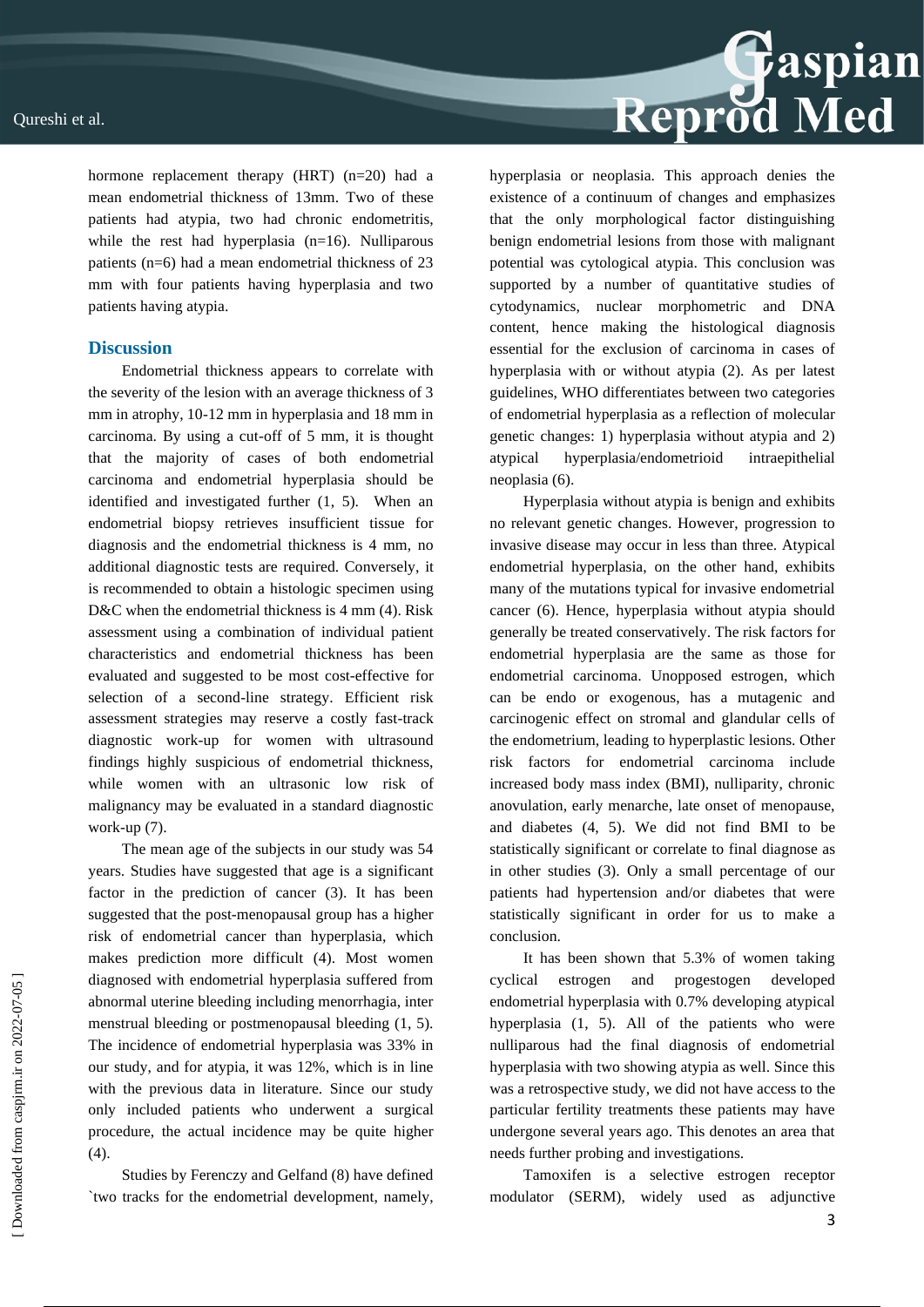

treatment in postmenopausal women with estrogen receptor positive breast cancer. The primary therapeutic effect of tamoxifen is its anti-oestrogenic effects on the breast; however, it has pro-oestrogenic effects on the uterus and bone. The risk of developing endometrial cancer in postmenopausal women taking tamoxifen is thought to be two to three times higher than the general population risk  $(1, 5)$ . We found two patients on tamoxifen with atypia. As such, routine TVS screening should be performed on asymptomatic, postmenopausal breast cancer tamoxifen-treated patients. Other reports have claimed that TVS is of limited value in the evaluation of endometrium of such patients due to a false-positive sonographic appearance of a thick endometrium and a discrepancy between the sonographic and histologic findings that were described in these patients perhaps due to stromal edema (9).

Several studies have implicated the use of a cut off value for endometrial thickness on TVS. Gull et al. found that no endometrial cancers would have been missed (using a cutoff level of  $\leq$ 4 mm) if TVS measurement of the endometrial thickness had been performed. The fact that women were followed up for ten years after the primary referral could confirm the clinical efficacy of TVS measurement of endometrial thickness as a means of excluding endometrial disease in women with post-menopausal bleeding (10). Recommendations, however, vary widely. Some authors propose hysterectomy for patients with prior hyperplasia before starting tamoxifen, while others are comfortable with ultrasound and pipette biopsy for monitoring  $(11)$ .

Research findings illustrated that 60% of women with a preoperative diagnosis of atypical endometrial hyperplasia had undiagnosed endometrial cancer when the uterus was examined by a pathologist after hysterectomy (3). In our study, patients with the diagnosis of endometrial hyperplasia had a mean endometrial thickness of 16 mm, while those with atypia had a mean endometrial thickness of 24 mm. It is imperative to note that all these patients were perimenopausal. One of the biggest limitations of TVS is that although the endometrium changes with the phase of the menstrual cycle in a menstruating woman, the fluctuating levels of estrogen in perimenopausal may actually cause the endometrium to be often thicker than it will be several years after menopause (11). A cut off value may help improve the prediction of endometrial hyperplasia, but it may cause unnecessary interventions in normal women. This is the basic reason for the evaluation of ancillary features that may help improve prediction. The International Endometrial Tumor Analysis (IETA) group, formed in Chicago in 2008, designed a standardized consensus with the aim of approving terms and definitions that describe ultrasound findings in the uterine cavity, and put forward recommendations that help the prediction and diagnosis of endometrial pathology. In addition, endometrial thickness, vascularization, and patient clinical variables were used to differentiate between benign and malignant endometrium in women with postmenopausal bleeding (12).

We included any documentation of an ill-defined endometrium-myometrium interface and heterogeneous endometrial echogenicity. These characteristics have been described as the best ultrasound variables for predicting endometrial malignancy in a study. Disrupted junction zone was of bad prognosis as well (12). However, few scholars described these patterns unreliable and variable (7). We did not find any statistically significant data pertaining to these findings in our study. Perhaps, it points to the fact that we did not include patients with a preoperative diagnosis of endometrial carcinoma in our study and incidentally none of the included patients had frank carcinoma. Also, we found little information whether these patients had adenomyosis or not. It is pertinent to mention that the nagging question is what is the probability of malignancy. Though the presence of endometrial hyperplasia is a risk factor for progression to endometrial carcinoma, some argue that endometrial hyperplasia is a precursor lesion in the natural history of endometrial carcinoma and that endometrial carcinoma may already be present in a significant number of women with a tissue diagnosis of endometrial hyperplasia. Studies have found rates of concurrent carcinoma in women undergoing hysterectomy for endometrial hyperplasia to range from 17% - 52% (5). Thus, the management of atypia is becoming aggressive in view of its risk to progress to endometrial carcinoma. It is prudent that the endometrial margins are evaluated for disruption or increased vascularity, and even negative findings are documented. However, the evaluation of the endo-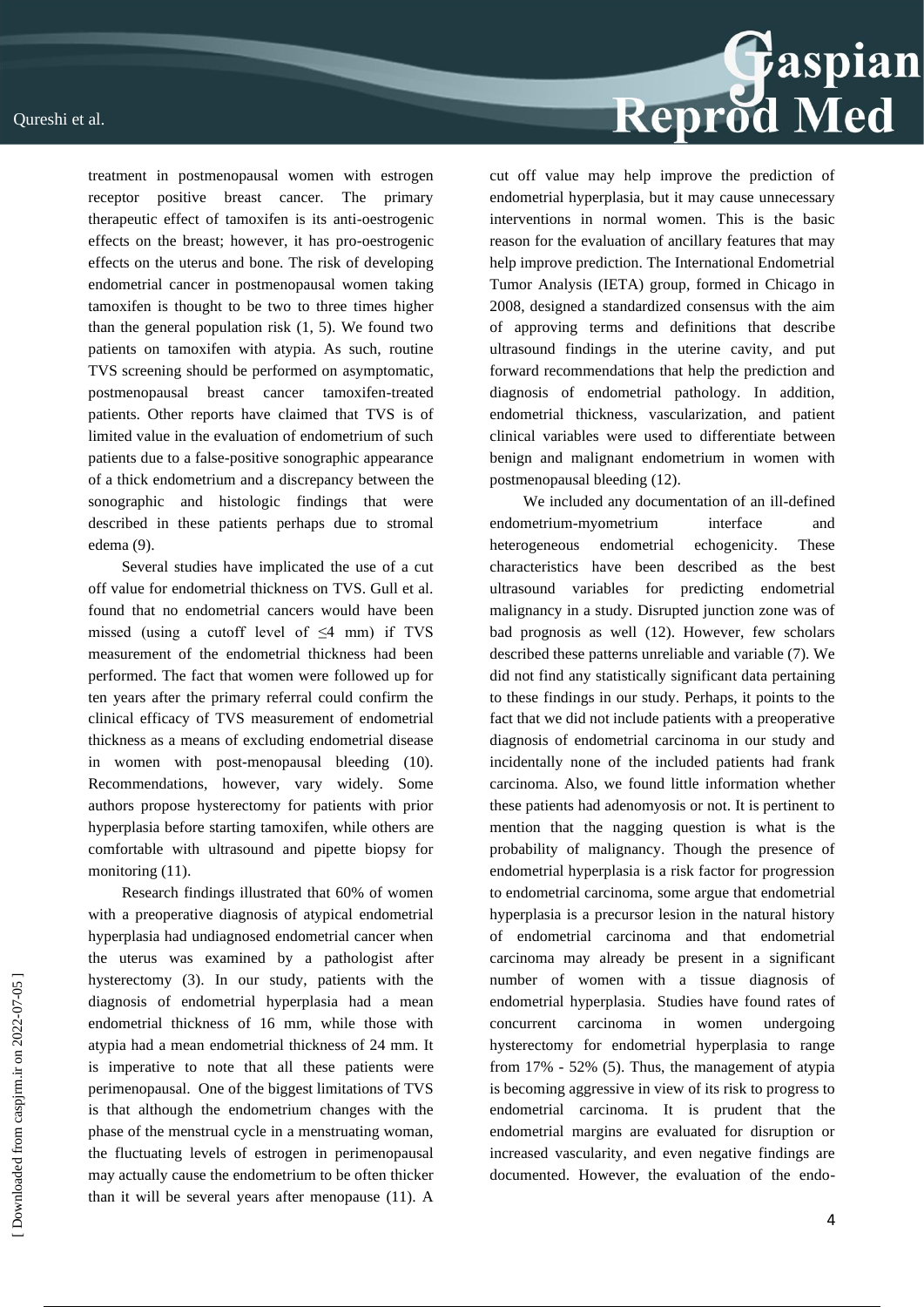

myometrial junction may be difficult in women with adenomyosis or in images of low quality (7).

There is currently no routine screening test for endometrial cancer or its precursor lesions. It is widely accepted that endometrial sampling may not give a representative picture of the entire endometrial cavity and endometrial cancer can be missed even when a TVS was suggestive (4, 5, 11). A vintage study recommended a repeat TVS after a year if endometrial thickness is only 1 mm, curettage for endometrial thickness >4mm and for the rest 2-3 mm, a TVS once every three months for patients with post-menopausal bleeding (13). However, this dictum does not apply to the hormonally mercurial peri menopausal patients. Endometrium can be much thicker than anticipated and still be without atypia. The existing literature suggests that patients who have been diagnosed with atypical endometrial hyperplasia may have concurrent undiagnosed cancer- with the rate varying from 10- 52% (3, 4). This wide range demands a crucial decision-making moment where the possibility of cancer in patient is a toss of a coin. TVS may help us find the probability of cancer and hence help in decision making. Patients with a low risk for malignancy can be assured and kept on standard care without a need for close follow-up. This can help both the economical and emotional costs of over calling (7). Such a decision is more important in countries like ours with meager health resources. The importance of early detection, however, cannot be overemphasized as these patients have a sharp decline in survival rate once the stage goes up (13). The key is to identify the earliest change of atypia to carcinoma using the tools we have and improving them. Another important issue remains the preservation of fertility in patients when diagnostic feature may not favor conservative management (6).

Our study has some limitations. Being retrospective, we did not have information about prior body habitus/ obesity, family history, early history of polycystic disease or syndromic presentations, unless specifically mentioned. These have been associated, albeit variably in the previous literature (4, 9). Further studies with a prospective design can help assess these associations.

#### **Conclusion**

Endometrial hyperplasia is an elevated glandular to stromal component of the endometrium with varied degrees of proliferation. It needs active and vigilant surveillance for its diagnosis and management. Though TVS is a barndoor procedure, its utilization needs to be amplified and more characteristics should be sought for helping the prediction of atypia. The endometrial thickness is fickle and may not reflect the true development of atypia in perimenopausal women. Perhaps the development of a scoring system, which considers a combination of findings on transvaginal ultrasound and not just the endometrial thickness or a cut-off value, is the need of the hour for these patients.

#### **Acknowledgements**

We would like to appreciate the health center of Sher-i-Kashmir Institute of Medical Sciences (SKIMS) in India for the confirmation of this project. We are also thankful to our colleagues at the tertiary care hospital in Kashmir for their cooperation in the treatment and care of these patients.

## **Conflicts of Interest**

 The authors state that there is no conflict of interest.

### **References**

- 1. Moore E, Shafi M. Endometrial hyperplasia. Obstet Gynaecol Reprod Med. 2013;23(3):88-93.
- 2. Marsden DE, Hacker NF. Optimal management of endometrial hyperplasia. Best practice & research Clinical obstetrics & gynaecology. 2001;15(3):393- 405.
- 3. Antonsen SL, Ulrich L, Høgdall C. Patients with atypical hyperplasia of the endometrium should be treated in oncological centers. Gynecologic oncology. 2012;125(1):124-128.
- 4. Armstrong AJ, Hurd WW, Elguero S, Barker NM, Zanotti KM. Diagnosis and management of endometrial hyperplasia. Journal of minimally invasive gynecology. 2012;19(5):562-571.
- 5. Herman MC, Mol BW, Bongers MY. Diagnosis of heavy menstrual bleeding. Women's health (London, England). 2016;12(1):15-20.
- 6. Emons G, Beckmann MW, Schmidt D, Mallmann P. New WHO Classification of Endometrial Hyperplasias. Geburtshilfe und Frauenheilkunde. 2015;75(2):135-136.